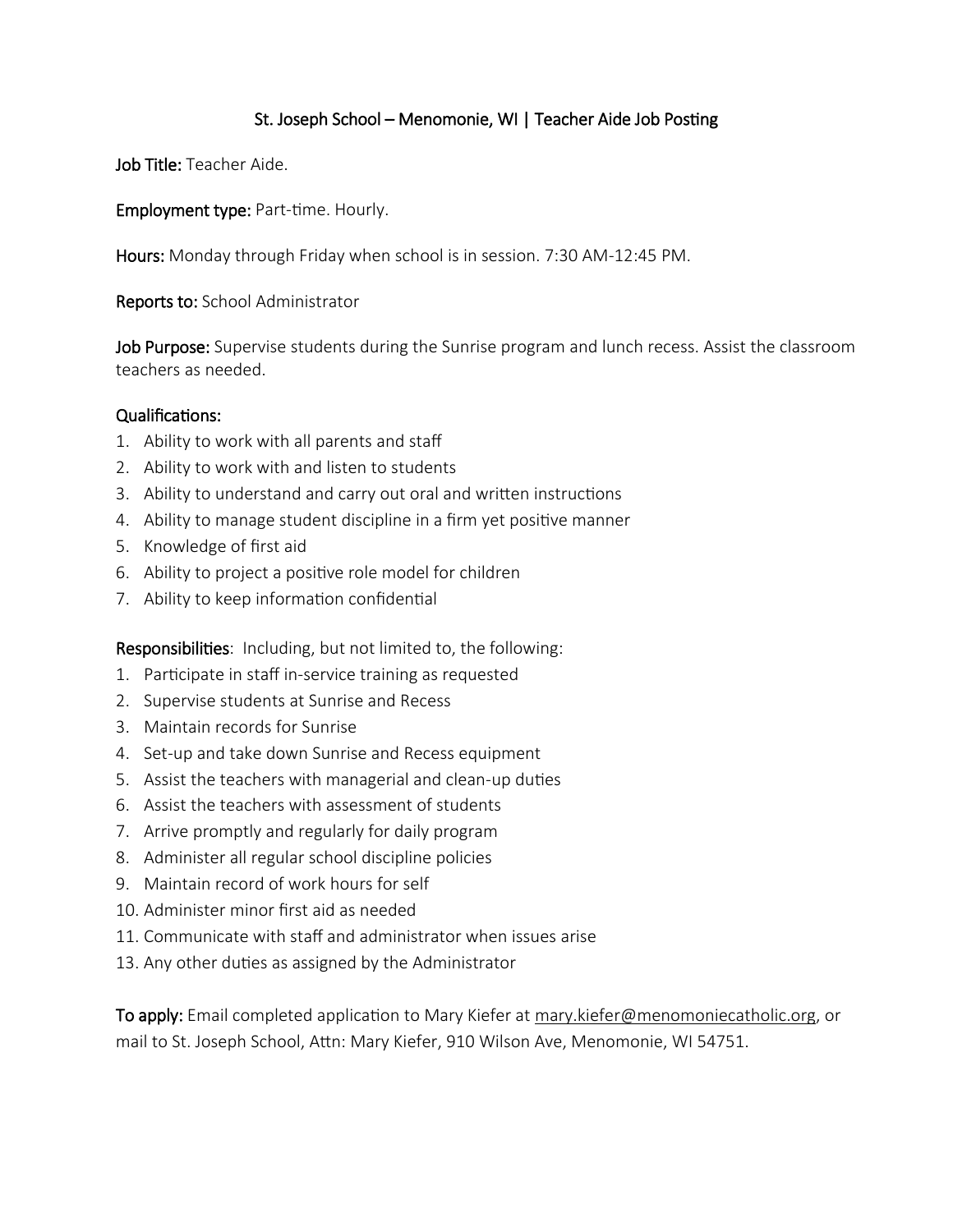# **St. Joseph School Application for Teacher Aide**

#### **Personal Information**

| Name (Last Name First) |      |            |          |
|------------------------|------|------------|----------|
| <b>Present Address</b> | City | State      | Zip code |
| Telephone Number       |      | Cell Phone |          |
| Email address          |      |            |          |

## **Education**

| School Level              | School | <b>Graduation Date</b> | Major & Minors where<br>it applies |
|---------------------------|--------|------------------------|------------------------------------|
| High School               |        |                        |                                    |
| College                   |        |                        |                                    |
| Trade, Business<br>School |        |                        |                                    |

#### **References**

| Name | Phone number | Title of<br>reference | Years<br>acquainted |
|------|--------------|-----------------------|---------------------|
| Name | Phone number | Title of<br>Reference | Years<br>acquainted |
| Name | Phone Number | Title of<br>Reference | Years<br>acquainted |

## Previous Employment

 $\overline{\phantom{0}}$ 

| Last employer       |      |       |          |
|---------------------|------|-------|----------|
| Address             | City | State | Zip code |
| Dates of Employment |      |       |          |
| Description of work |      |       |          |
|                     |      |       |          |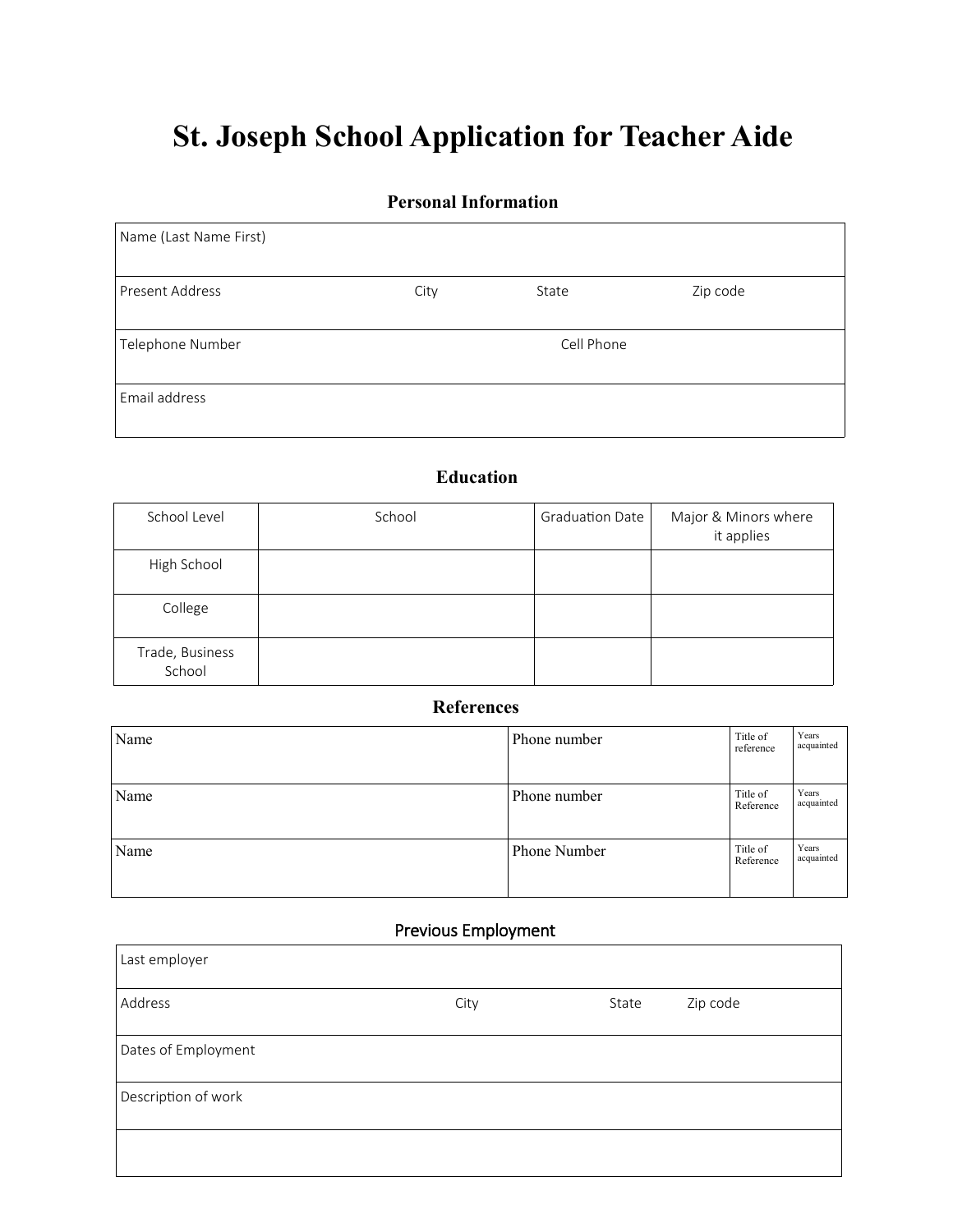| Previous employer   |      |       |          |
|---------------------|------|-------|----------|
| Address             | City | State | Zip code |
| Dates of Employment |      |       |          |
| Description of work |      |       |          |
|                     |      |       |          |

| Previous employer   |      |       |          |
|---------------------|------|-------|----------|
| Address             | City | State | Zip code |
| Dates of Employment |      |       |          |
| Description of work |      |       |          |
|                     |      |       |          |

## Questions

| 1. What experiences do you have that will contribute to your success as a teacher's aide in our school? |
|---------------------------------------------------------------------------------------------------------|
|                                                                                                         |
|                                                                                                         |
|                                                                                                         |
|                                                                                                         |
|                                                                                                         |
|                                                                                                         |
|                                                                                                         |
|                                                                                                         |
|                                                                                                         |